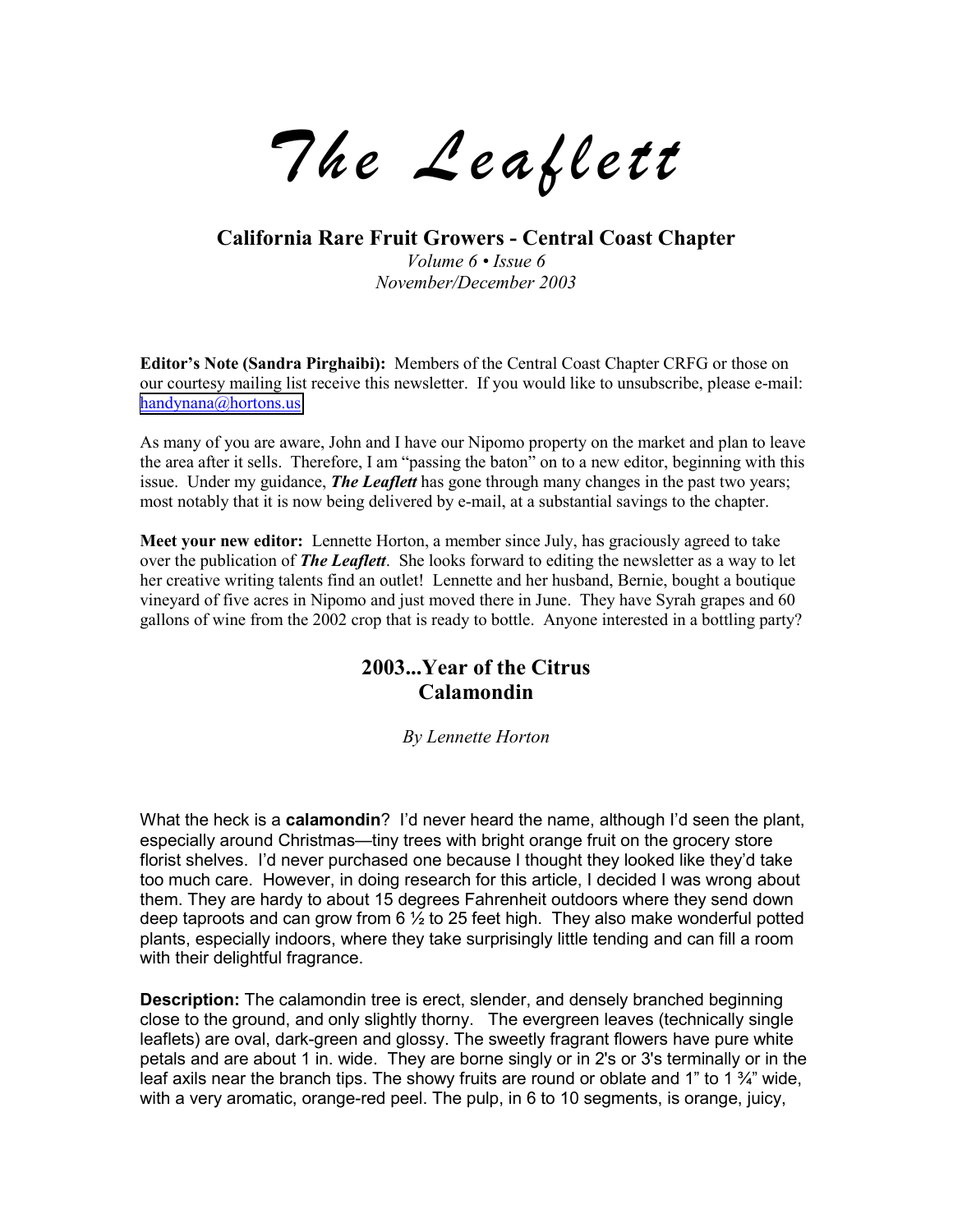highly acid, and seedless or with 1 to 5 small seeds within. The skin can take up to one year to turn orange and fully ripen.

**Propagation:** Calamondin trees may be easily grown from seeds. Propagation by cuttings rooted under constant mist is the more common commercial procedure for pot culture, but even leaf-cuttings will root readily. Plants grown from cuttings may fruit during the rooting period and will reach 18î to 24î in height in 10 -11 months. The flowers are self-fertile and require no cross-pollination. Transplanted into a large container, a calamondin will grow about 1 foot per year; will produce an abundant crop of fruit at the age of 2 years and will continue to bear the year around.

**Pests and Diseases:** The calamondin is a prime host of the Mediterranean and Caribbean fruit flies. (See the November/December issue of "Fruit Gardener" for how to control these tenacious pests organically with worm castings!) It may also be attacked by other pests and diseases that affect the lemon and lime including the viruses, but it is **immune** to canker and scab.

**Food Uses:** Calamondin fruit may be small, but these tiny squirts do contain Vitamin C like their other citrus counterparts. Calamondin halves or quarters may be served with iced tea, seafood and meats, or squeezed for the acid juice. The juice is primarily valued for making beverages sweetened with sugar. It is often employed like lime or lemon juice to make gelatin salads or desserts, custard pie or chiffon pie. Some people boil the sliced fruits with cranberries to make a tart sauce. Calamondins are also preserved whole in sugar syrup, or made into sweet pickles, or marmalade. A superior marmalade is made by using equal quantities of calamondins and kumquats. The preserved peel is added as flavoring to other fruits stewed or preserved.

Give this "rare fruit" a try in your home or garden, if for no other reason than it is beautiful!

# **Recent Happenings**

*September Meeting--Cliff Chapmanís Home:* Those 70 plus members and guests who attended this special tour saw an incredible collection of flowers, vegetables and deciduous fruit trees flourishing right at the edge of the Pacific Ocean! There were hundreds of gorgeous begonias in full bloom; many in stunning colors not often associated with the species. Cliff generously shared his keys to gardening so close to the salt air, but the biggest secret to the success of his "hobby gone mad" seemed to be persistent hard work! We enjoyed tasty refreshments and Cliffís talk while seated beneath and around his newly installed Japanese-style pavilion and koi pond. In addition to gardening tips, he gave a brief history of the area in Shell Beach where he lives, as well as information about his home, which was most interesting. Many members stayed well after the meeting talking to our genial host and found it difficult to leave his shorefront paradise. We extend many thanks to Cliff for opening his garden to us!

*October Meeting--Mike Cironeís Ranch***:** The weather was perfect for a tour of the orchard of sapotes, cherimoyas, mandarin oranges, and avocados that cover the hillsides of this multi-acre ranch east of Morro Bay. According to Mike, sapotes are much easier to grow in that area than avocados, mostly because of the wind. (As a sidelight, he also talked about cherimoya culture, which is very high maintenance as each tree needs to be hand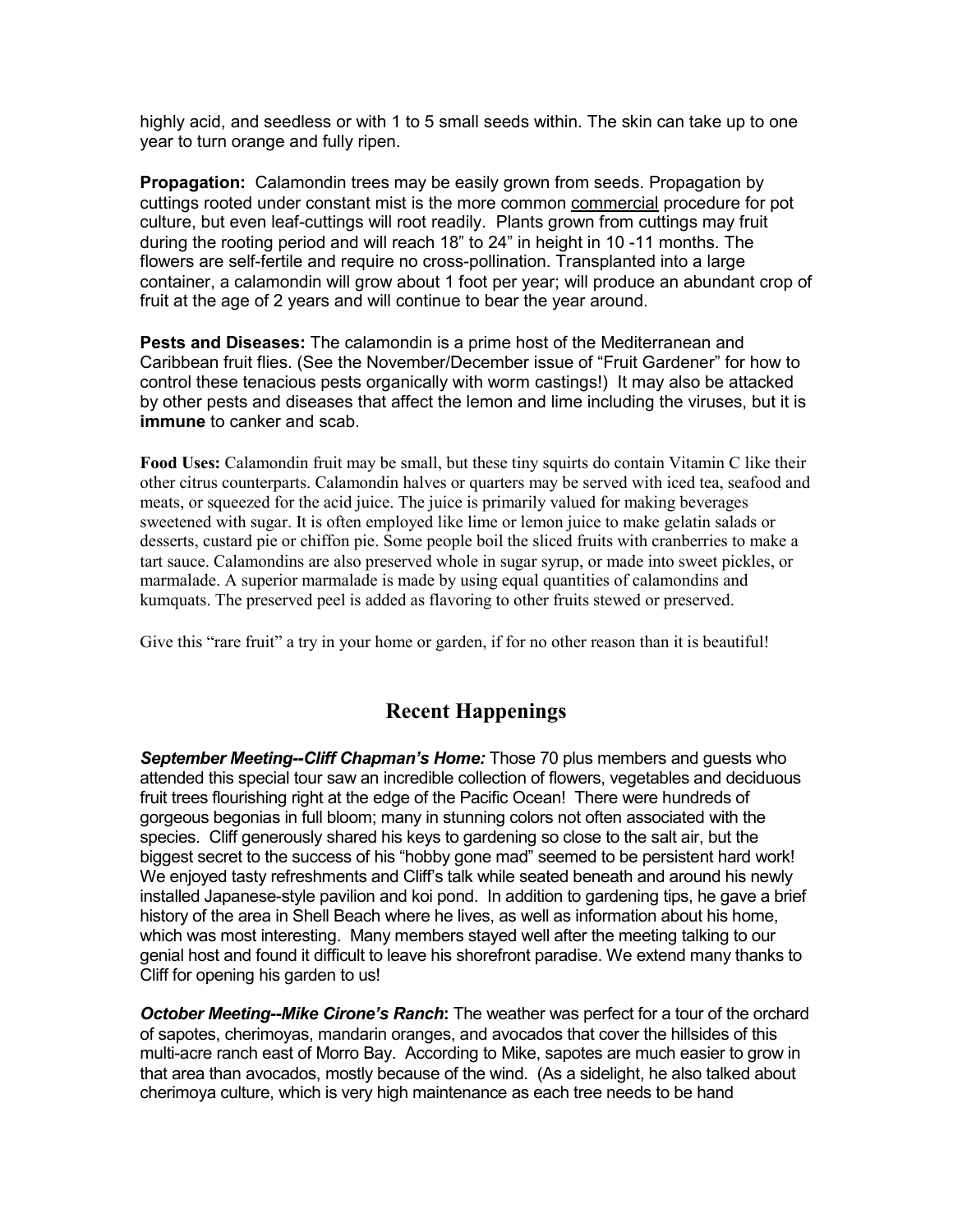pollinated.) Although the hillside was steep, members wandered among the orchard as we listened to the trials and tribulations of life as a grower. Mike really loves sapotes, having first tasted them from a huge tree in San Luis Obispo when he was young. He believes they are a wonderful farmerís market crop, much under-rated, and that more people would eat them if they knew about them. Many members, who scavenged ripe fruit from the ground, agreed with him! Our appreciation goes to Mike for the informative talk and interesting tour. (Mike also raises apples in See Canyon and it was especially kind of him to take the time to give us this tour during his busy season!) Thanks, again, to Laura Lopez for the contact.

# **Chestnuts Roasting on an Open Fire**

 *By Carl DeKleine* 

*(Art DeKleine sent a copy of this e-mail from his brother to several members of the CRFG and I thought it should be included here. Art noted that his "other obsession" is growing chestnuts! As Californians, we may not think of chestnuts as being part of our holiday traditions as much as they are considered to be in other parts of our country, but after reading this, it appears we may be missing out on a lot of fun!)*

Hi, Art,

I had a very enjoyable day yesterday at MSU. Dennis and the researchers invited all the Co-op members to spend a day cooking chestnuts that we had peeled and frozen last fall. I would guess there were about 30 people, including spouses. We began by sampling 10 different groups of chestnuts and rating them based upon several factors. They were cooked either grilled or boiled. The worst sample was a shipment from a member that pulled immature nuts from the burr and let them mature in storage. You could not eat them!

Dennis provided the food science kitchen at MSU. Everyone could claim a stove which included pots, pans, utensils, etc. There was a huge room with basic supplies such as flour, sugar, and spices and a refrigerator with milk, eggs, butter, etc. Between 12 (noon) and 3 everyone made a dish to share. I made a topping for ham and a mixture of chestnuts and blueberries. There were 27 dishes made which included soups, stuffings, cabbage, asparagus, cakes, cookies, goodies, dips, etc., etc.

Carl

# **Upcoming Events**

**See the end of the newsletter for a current event list. Dr. Joe will send details to members via e-mail as meetings get closer. For those still on snail mail, you can contact Dr. Joe at 544-1056.** 

Business meetings are usually held at 1:30 p.m. the second Saturday of the month prior to the program.

### **Announcements**

**Join the State Association:** Many of our chapter members are also members of the State association and those who arenít should consider joining. With state membership you receive a wonderful color magazine filled with all sorts of great articles, news, chapter activities and contacts. Yearly dues are \$25 and applications are available from Joe Sabol.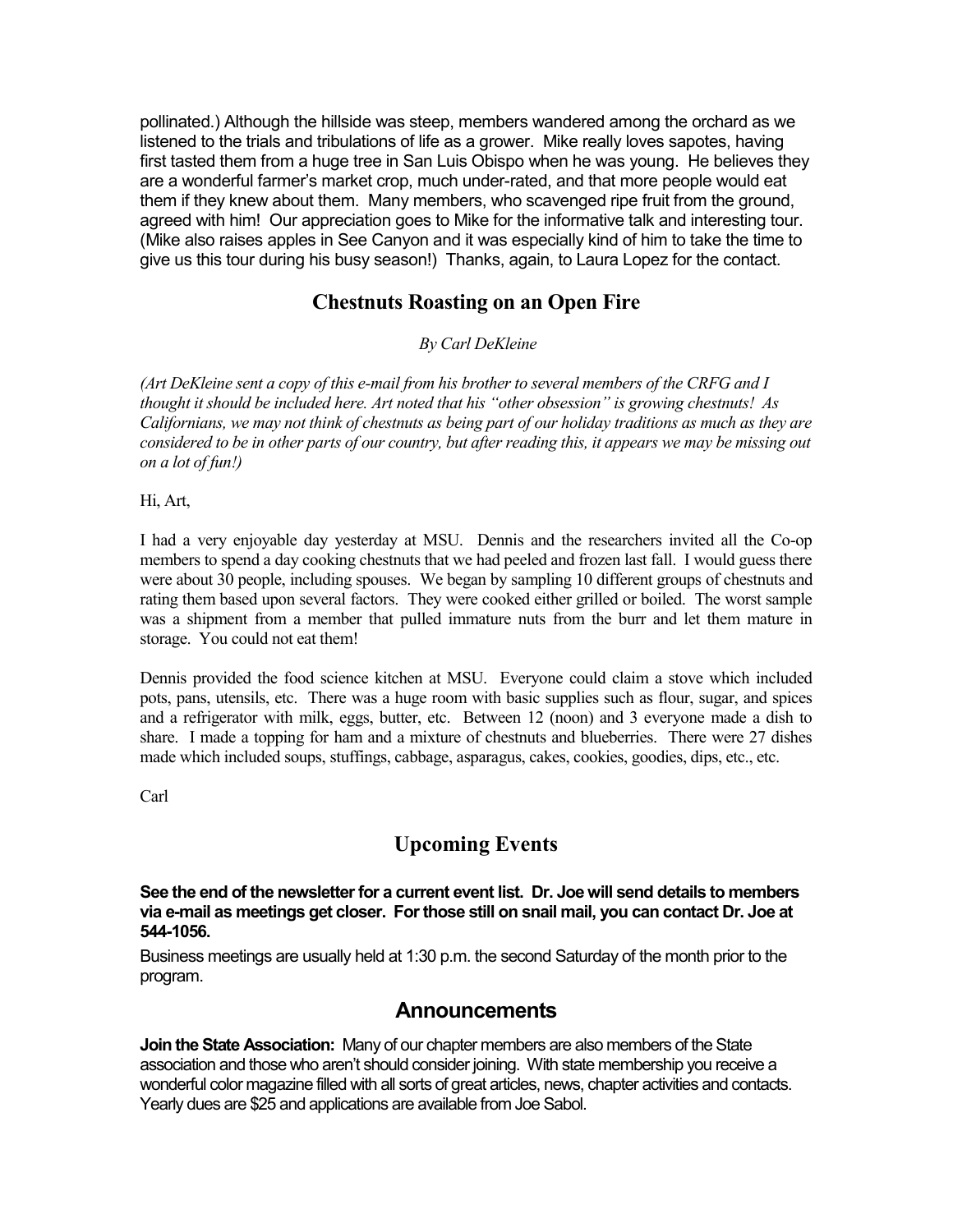**Newsletter Update:** Have an interesting article to contribute or comments on how to improve chapter communication? Send them to your newsletter editor, Lennette Horton, at [handynana@hortons.us](mailto:handynana@hortons.us)

Newsletter costs are way down this year due to electronic distribution. We have over 100 members on our e-mail list. Please keep membership coordinator, **Dick Pottratz,** updated on your current e-mail address. Contact Dick at [Pottratz@sbcglobal.net](mailto:Pottratz@sbcglobal.net) Newsletters are distributed every two months the first week of the distribution month (i.e. first week in November for November/December issue).

**Check out the Central Coast CRFG Website**: If you havenít done so, visit our chapter website. It is great! Go to [www.kcbx.net/~crfgslo/index.htm](http://www.kcbx.net/~crfgslo/index.htm)

**Welcome New Members!** Since May 2003 these members have been added to the Central Coast CRFG roster: Mary Giambalvo, Teresa Martinez-Smith, Bernie & Lennette Horton, Wally & Dorothy Seelos, Mary Ann Vasconcellos, Mary Matakovich, Peggy Sonoda, Fidel Villanueva, Susan Pilj, James & Lisa King, David & Joan Maislen, Evelyn E. Cunningham, Alan & Liane Barta, Robert & Zoë Sunderland, Dattatraya Paranjpe, Russee J. Parvin, Jan Miller, Bailey Smith, Chris Darway, and Glenn A. Britton.

# **Orchard Update**

The chapter is looking for members for a committee to steward the Orchard. Pet and Marv Daniels and Laura Lopez have already volunteered their services, but many more able bodies are needed to keep our orchard healthy and growing. If you are interested in this wonderful, handson experience, contact Joe Sabol (also a member of the committee) at 544-1056.

Our January meeting will focus on pruning the 75 trees in the orchard—about 50 donated by Dave Wilson and another 25 from Burchell Nursery—which are mostly low-chill peaches, nectarines, apricots, Pluots, plums, apples, and Asian pears. This Community Orchard is a learning laboratory for us all.

We have some trees planted "two to a hole" and "three to a hole" and "four to a hole" thanks to strong advice from Ed Laivo! The entire orchard is "close planted" and we do our best to keep the trees

at a reasonable height. This is a valuable "lab" for the home gardener.

### **November Gopher-Getting Meeting**

*By Sandra Pirghaibi* 

This meeting at the Pirghaibi self-made avocado orchard will be loads of fun. Everyone seems to have a method to deal with these burrowing pests and we have plenty of victims for members to try their hand at exterminating. Several people have already signed up to demonstrate their favorite technique:

Smoke Bomb and Air - Mike Huston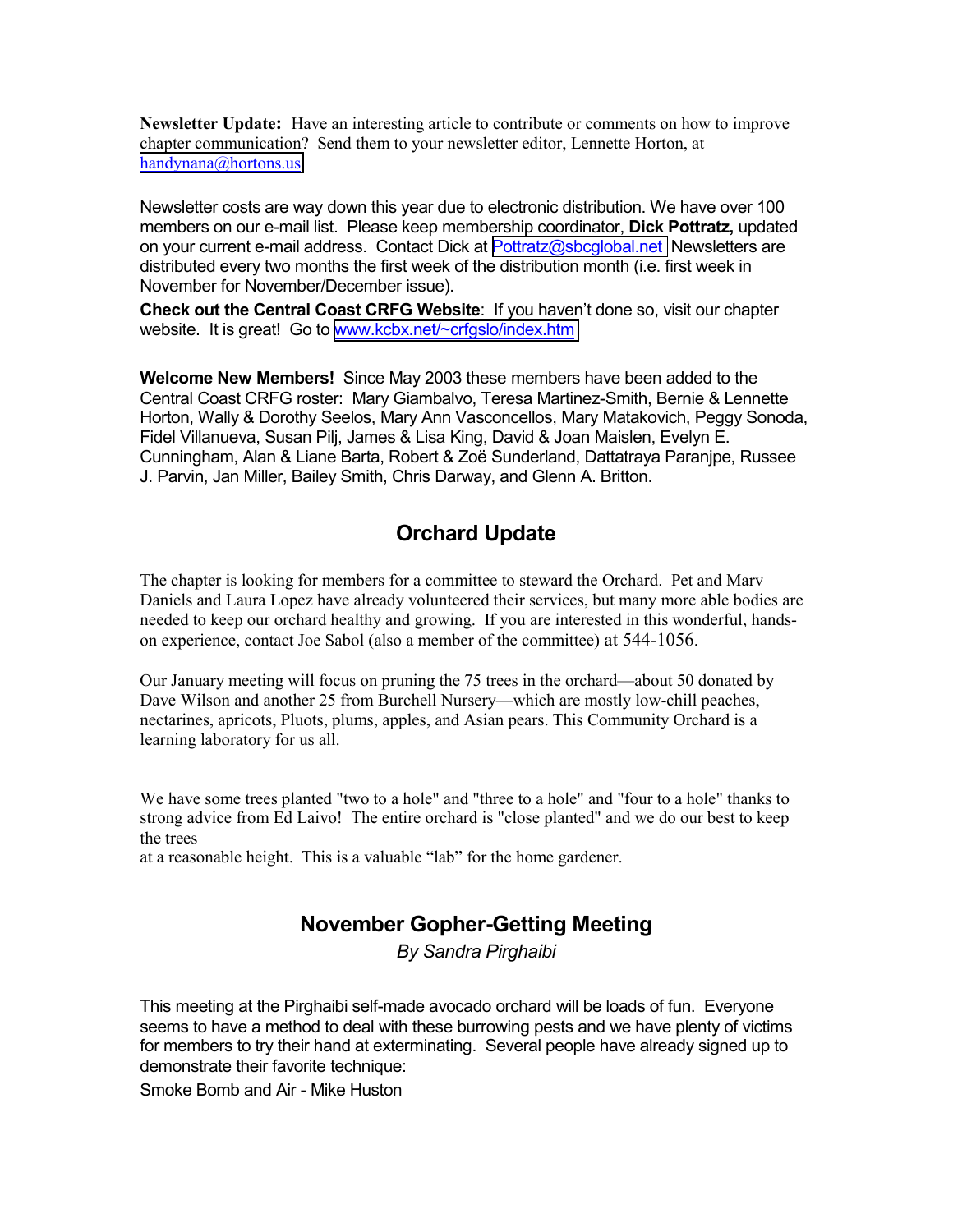Gopher Box - Chuck Atlee Cinch Method (and others as time permits) - Al King Macabee Trap - (**Need Volunteer**) Underground Fencing - Doug Allen Enticing Gophers into Your Trap - Dawn King Biological Controls (i.e., gopher snake) - Bob Thomas Cats and Spearmint Gun - Sandra Pirghaibi T-bar Poison Tool and Auto Exhaust - Bernie Horton Wire Cages and Baskets - Patti Schoeber Wow! Youíll learn all these methods, and more! Over the past year, John has patiently

trapped over 100 gophers in the orchard (yes, we kept count) and provided lunch for the many red hawks that cruise our area. It has been exactly two years to the month when we hosted the last meeting and we look forward to having our place rid of a few more of these gnarly little creatures.

### **Calendar of CRFG Meetings - 2003**

November 8: John and Sandra Pirghaibi's home in Nipomo. This will be a fantastic "Gopher" Getting Workshop" like never before. Invited speakers will present and demonstrate their special methods of gopher control. Please bring refreshments **R through Z**.

Directions: From the North: Take southbound 101 towards Nipomo. Exit at Thompson/Los Berros Road. Go left on Thompson for about a half mile. Turn left on Sheehy (street sign is on the left side of Thompson) Follow Sheehy to Dana/Foothill. Turn left on Dana Foothill. (Sheehy jogs a little at Dana/Foothill.) Stay on Sheehy for another 1.5 miles. The address is 675 Sheehy and it is the last house on the left near the top of the hill. (Our CRFG banner will be out front as a guide.)

From Santa Maria and South: Take northbound 101 towards Nipomo. Exit at Thompson/Los Berros Road and turn right on Thompson. Then follow directions above.

**December 13:** Marv Daniels has reserved the PG&E facilities again for our December potluck meeting: PG&E Building, 6588 Ontario Road, (between Avila Beach Drive and San Luis Bay Drive), San Luis Obispo. More information to follow!

**January 10, 2004**: **Cal Poly**. This is our annual CRFG Orchard Pruning Meeting. We have invited Tom Spellman from Dave Wilson Nursery to be our "Guest Pruner". We've asked Tom speak to our group on a few "pruning principles" and then to head out to our Community Orchard (a very short walk) and give us a demonstration of his method of pruning deciduous trees. That's when the real fun begins! Members and guests are assigned to a tree and they go to work on it, under Dave's watchful eye. As pruning is a challenge for most home gardeners, we generally get a good turn-out for this annual event--there were140 attendees last year! It is also a great time for us to "recruit" new members and do some public relations. Be sure and put this date on your calendar now!

We also conduct elections at the January meeting, as well as enjoy a terrific plant sale conducted by Dr. Robert McNeil and his students at Cal Poly. Bring your dull pruning tools to the orchard